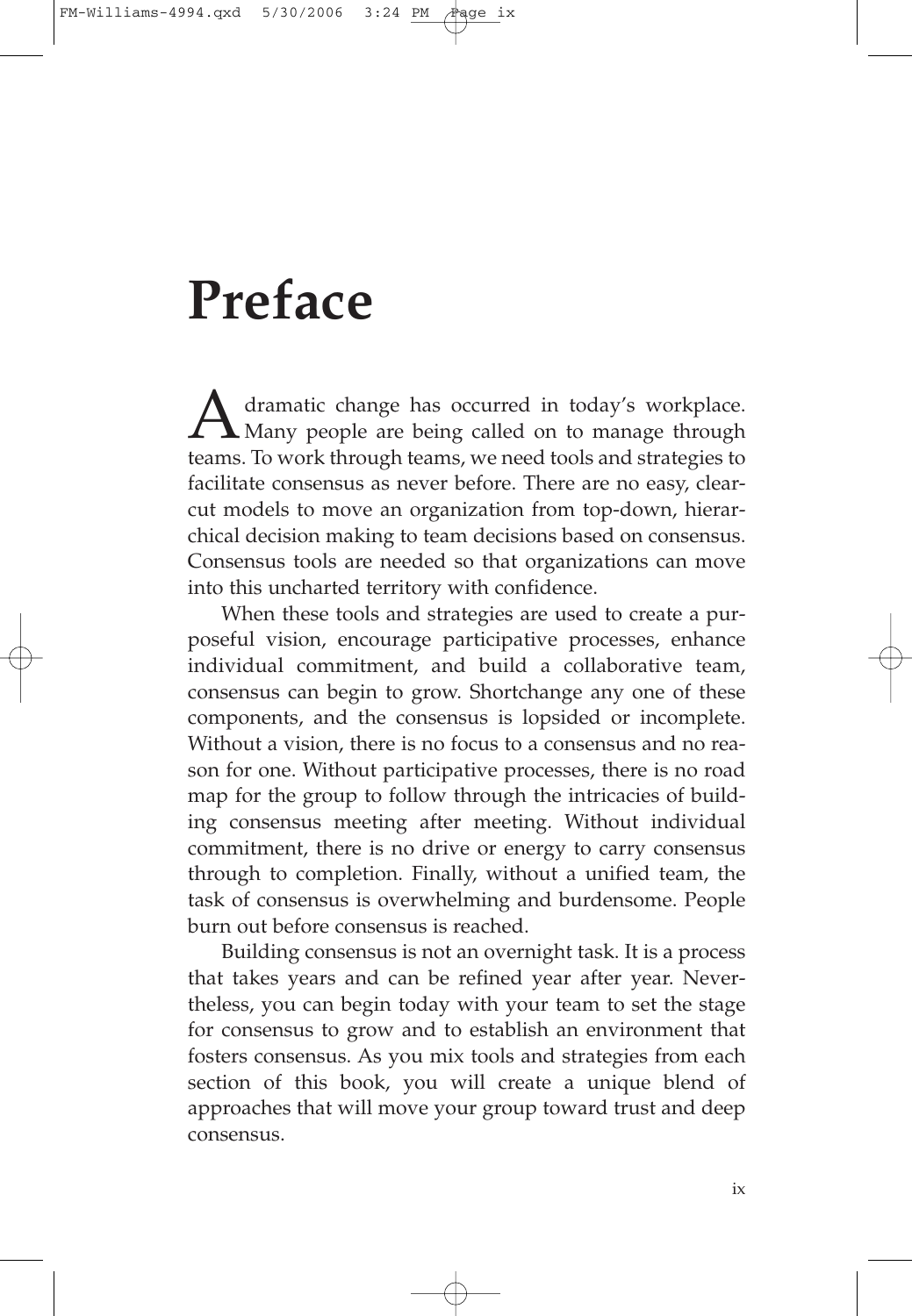Anyone interested in consensus may take this book and read it from cover to cover to gain a full grasp of the consensus process and a multitude of ways to generate consensus in a team. It is also possible to thumb through to an activity whose title seems interesting and just jump in and use it.

You may also choose strategies at simple, intermediate, or challenging levels. If your group has just come together for the first time or if your team is newly constituted, it might be helpful to delve into the strategies called Simple Things to Do. If your team has already worked together for several months and performs well, with perhaps just a few snags, see whether some of the medium-level strategies (Things That Take Effort) fit your situation. Teams that have been functioning well for quite a while may find that some of the more demanding strategies (For the Committed) help them build on their strengths.

This book is also organized into the four components of full consensus: Purposeful Vision, Participative Processes, Individual Commitment, and Collaborative Teams. Perhaps your team is manifesting signs that it needs some of the strategies associated with only one of the four major parts of this book. If your team is mired in the day-to-day, plodding tasks of implementation, some of the strategies of Purposeful Vision may help reinstate the team's awareness of the big picture and revive some of the energy shown in the team's early days.

If your team is argumentative and full of hassling, some of the strategies in Participative Processes may help channel and focus some of your team's energies. Furthermore, if one or two people are dominating your meetings, this section might be particularly useful.

When you find signs that your team or many individuals on your team are refusing responsibility or allowing only one or two people to do all the work, then your team might be assisted greatly by some of the strategies in Individual Commitment.

Last, if your team has strong-willed, competent individuals all pouring much energy into the task but rarely working together, explore the strategies in Collaborative Teams. Our